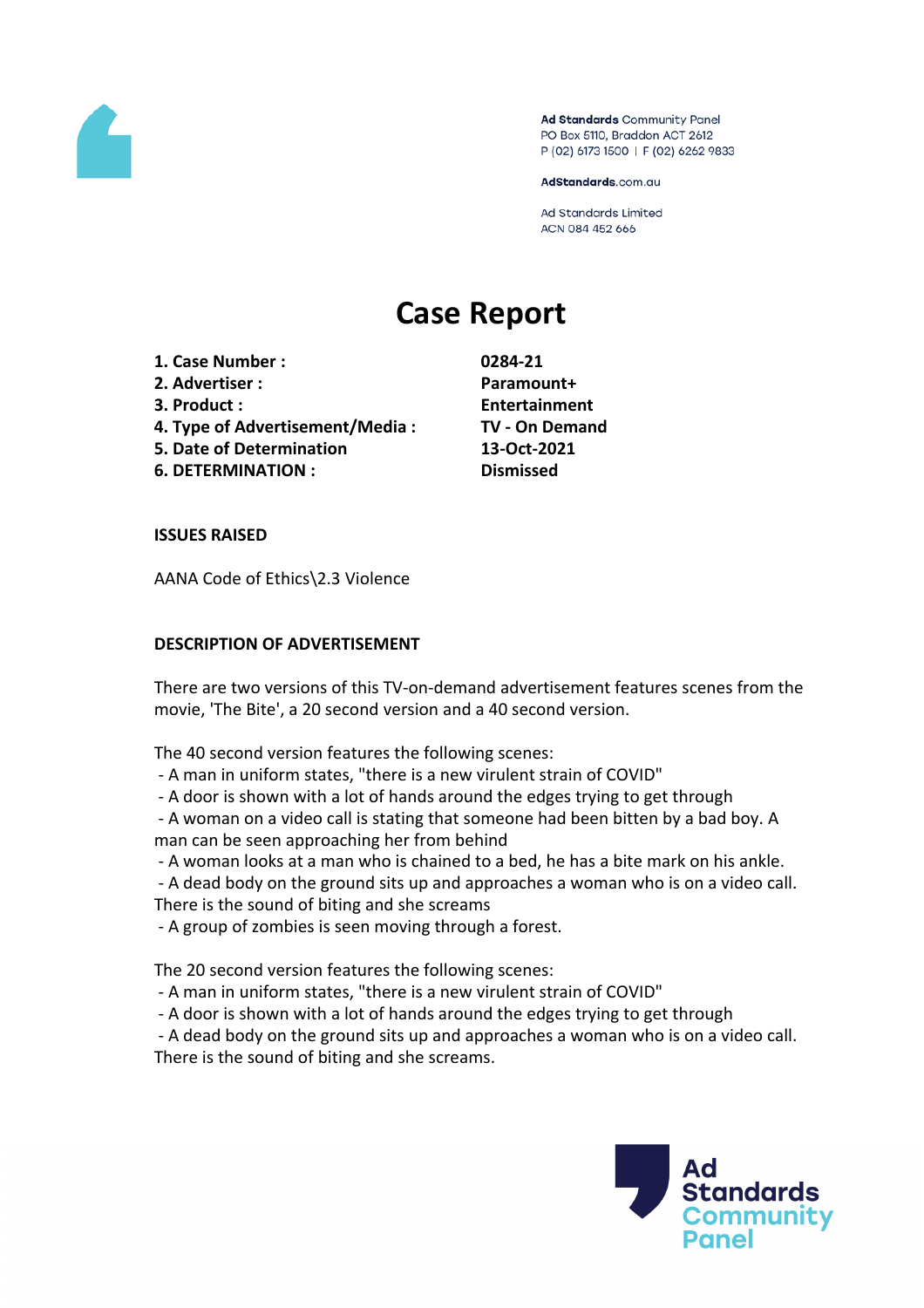

#### **THE COMPLAINT**

A sample of comments which the complainant/s made regarding this advertisement included the following:

*It's rated MA, some what graphic and about a topic that children are worried about. It's being shown at 7pm while we're watching Junior Master Chief.*

# **THE ADVERTISER'S RESPONSE**

Comments which the advertiser made in response to the complainant/s regarding this advertisement include the following:

*Comments regarding compliance with Section 2 of the AANA Code*

*ViacomCBS has reviewed the complaint and Advertisement and contends that the Advertisement complies with the AANA Code of Ethics (the Code), particularly with regards to Section 2.*

*Streaming now on Paramount+, The Bite follows the lives of two neighbours Rachel (Audra McDonald, The Good Fight) and Lily (Taylor Schilling, Orange Is the New Black), as they embark on life in unprecedented times when a deadly new strain of a virus arrives.*

*Navigating the new normal in New York City, Rachel works from home juggling her many telemedicine clients and a shaky marriage to her husband Dr. Zach (Steven Pasquale, The Comey Rule) who has a prestigious job at the CDC miles away in Washington D.C. Meanwhile, Lily is upstairs trying to convince her Wall Street clientele that her very specific skillset is still just as valuable through a video screen as it was in person.* 

*While the digital Advertisement was promoting a series classified MA15+, the two versions of the Advertisement were classified PG by our classification staff.* 

*It was unclear from the complaint details as to whether the Advertisement was viewed during Junior MasterChef Australia or Junior MasterChef USA. Nor which episode or series of the program was viewed.*

*The programs are primarily viewed by adults on 10 Play. 85% of active users viewing Junior MasterChef Australia from 1 January 2021 to 5 October 2021 were aged eighteen years and above (source: OzTAM ADI & Adobe Analytics, 10 Play AU IP, 01/01/21-05/10/21). For Junior MasterChef USA, 87% of active users viewing the program in the same timeframe were aged eighteen years and above.*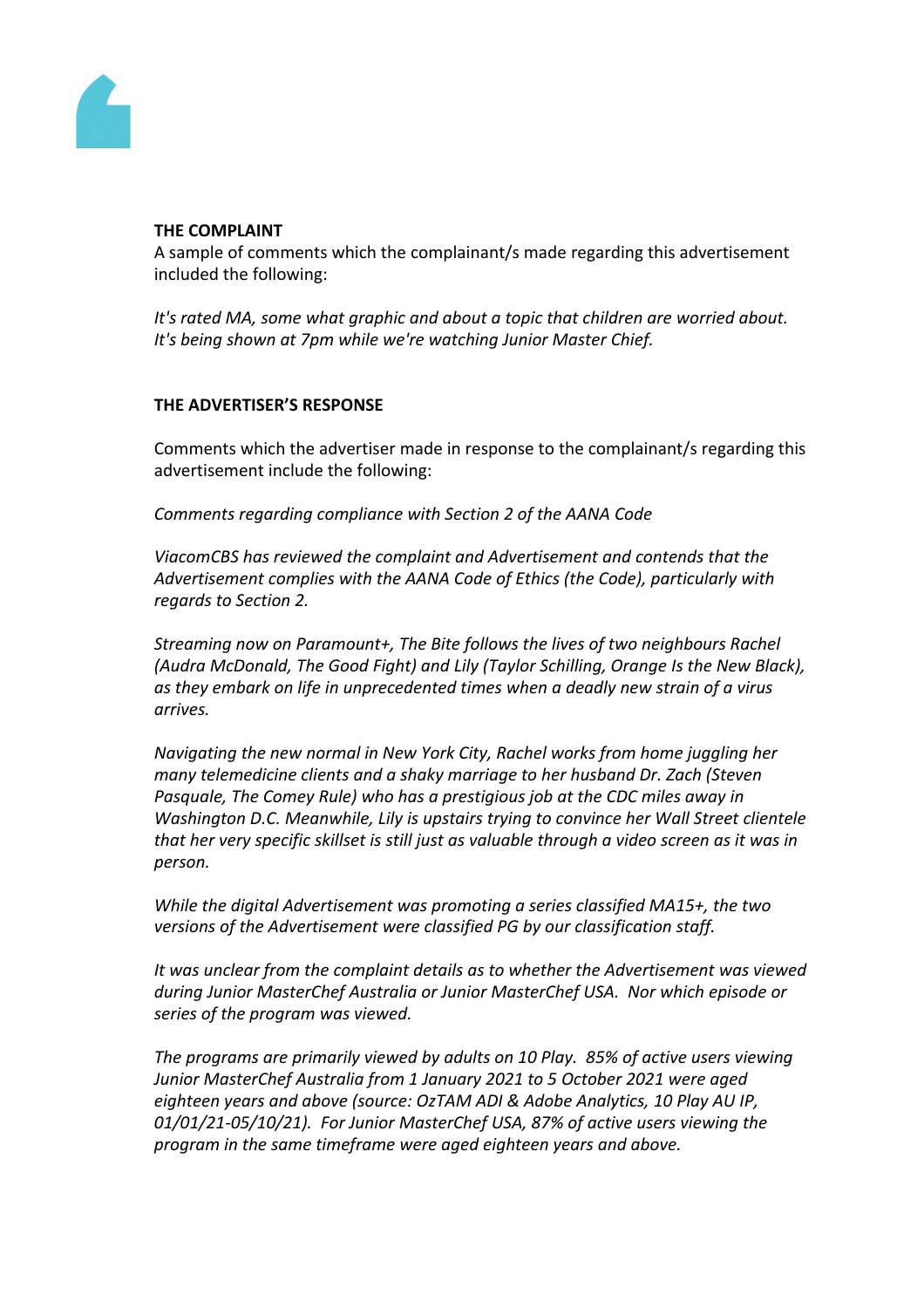

*We specifically address the Complaint in relation to the relevant section (section 2.3) of the AANA Code of Ethics:*

*2.3 Advertising shall not present or portray violence unless it is justifiable in the context of the product or service advertised.*

*The Advertisement did not present or portray violence in a manner which was not justifiable in the context of the product advertised.*

*The Advertisement did not contain graphic depictions of violence, such as weapons with dripping blood or freshly severed limbs. The Advertisement used rapid scene changes which broke up any sense of threat created in the Advertisement and there was no focus on blood or gore. The Advertisement has a comical, satirical tone.* 

*The advertised product is a comedy/horror series, and the Advertisement contains scenes from the program. Hence the material was contextualised in the Advertisement featuring scenes from the product.* 

*While the advertised product is classified MA15+, the two versions of the Advertisement itself were appropriately classified PG. Under the Guidelines for the Classification of Films 2012, the impact of the classifiable elements for material classified PG should be no higher than mild. Material classified PG may contain material which some children find confusing or upsetting, and may require the guidance of parents or guardians. It is not recommended for viewing by persons under 15 without guidance from parents or guardians. Violence should be mild and infrequent, and be justified by context. The treatment of themes should generally have a low sense of threat or menace and be justified by context.*

*Junior MasterChef Australia and Junior MasterChef USA are not primarily directed to children and do not attract a substantial audience under 18 years of age. As stated above, 85% - 87% of active users viewing these programs in 2021 were aged 18+. In order to view the programs on 10 Play, users must register for a 10 Play membership and sign-in. 10 Play members must be at least fifteen years old.*

*Hence, any violence portrayed in the Advertisement was mild in impact, justifiable in the context of the service advertised and the audience watching and did not breach Section 2.3 of the Code.* 

*In relation to the other provisions of Section 2 of the AANA Code:*

- *• Section 2.1 – The Advertisement did not specifically single out types of behaviour or attempt to depict types of behaviour among any of the sub-groups listed under the Practice Note (race, ethnicity, nationality etc);*
- *• Section 2.2 – The Advertisement did not employ sexual appeal in a manner that could be considered exploitative or degrading in the context of advertising various content available on a streaming service;*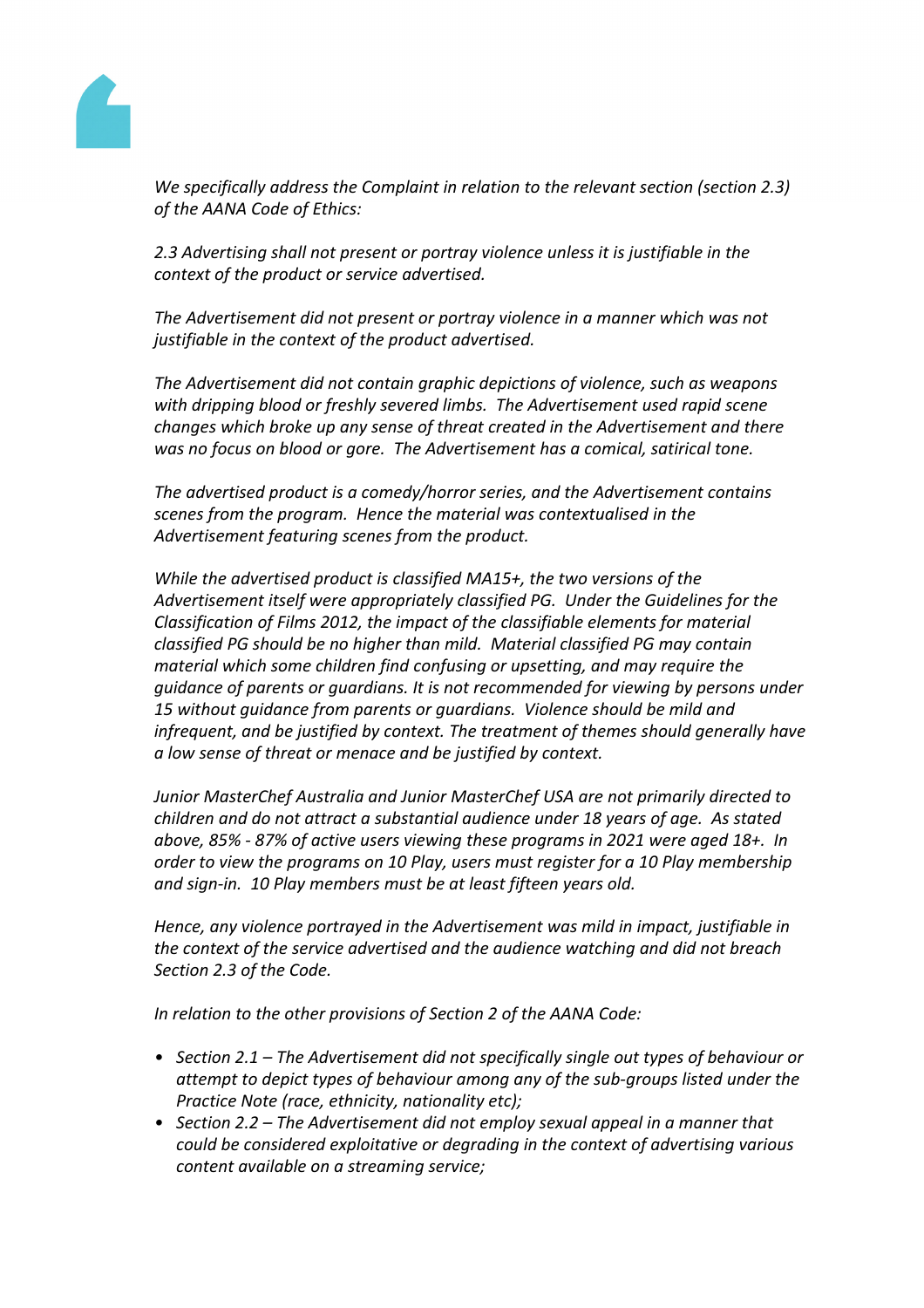

- *• Section 2.4 – The Advertisement treated sex, sexuality and nudity with sensitivity to the audience in the context of advertising various content available on a streaming service;*
- *• Section 2.5 – The Advertisement used language which was appropriate for broadcast to the audience. There was no strong or obscene language;*
- *• Section 2.6 – The Advertisement did not relate to consumer material or goods where concerns of prevailing community standards on health and safety were relevant;*
- *• Section 2.7 – The Advertisement was clearly a promotion for the Paramount+ service and would have been distinguishable as such by any ordinary viewer.*

*The content of the Advertisement is not directed to children, the placement of the Advertisement is not directed to children, and children are not being targeted to subscribe to the service. Hence the Advertisement does not constitute advertising or marketing communications to children and hence the AANA's Code of Advertising & Marketing Communications to Children is not applicable.*

*For the reasons set out above, we believe the Advertisement complies in all relevant respects with the Code.*

### **THE DETERMINATION**

The Ad Standards Community Panel (Panel) considered whether the advertisement breaches Section 2 of the AANA Code of Ethics (the Code).

The Panel noted the complainant's concerns that the advertisement is graphic and about a topic which children are worried about.

The Panel viewed the advertisement and noted the advertiser's response.

# **Section 2.3 Advertising or Marketing Communications shall not present or portray violence unless it is justifiable in the context of the product or service advertised.**

The Panel noted the Practice Note for this section of the Code which states "*Graphic depictions of violence or a strong suggestion of menace have been found to present violence in an unacceptable manner especially when visible to a broad audience which includes children. For example, advertising for violent or horror movies, tv shows or video games should take care not to include images that give the impression that a character has just committed violence against someone (for example, a weapon with dripping blood), was the victim of violence (for example, freshly severed limbs) or is about to commit violence against someone (for example, gun aimed directly at a person or the viewer) where there is a broad audience which includes children*".

#### **Does the advertisement contain violence?**